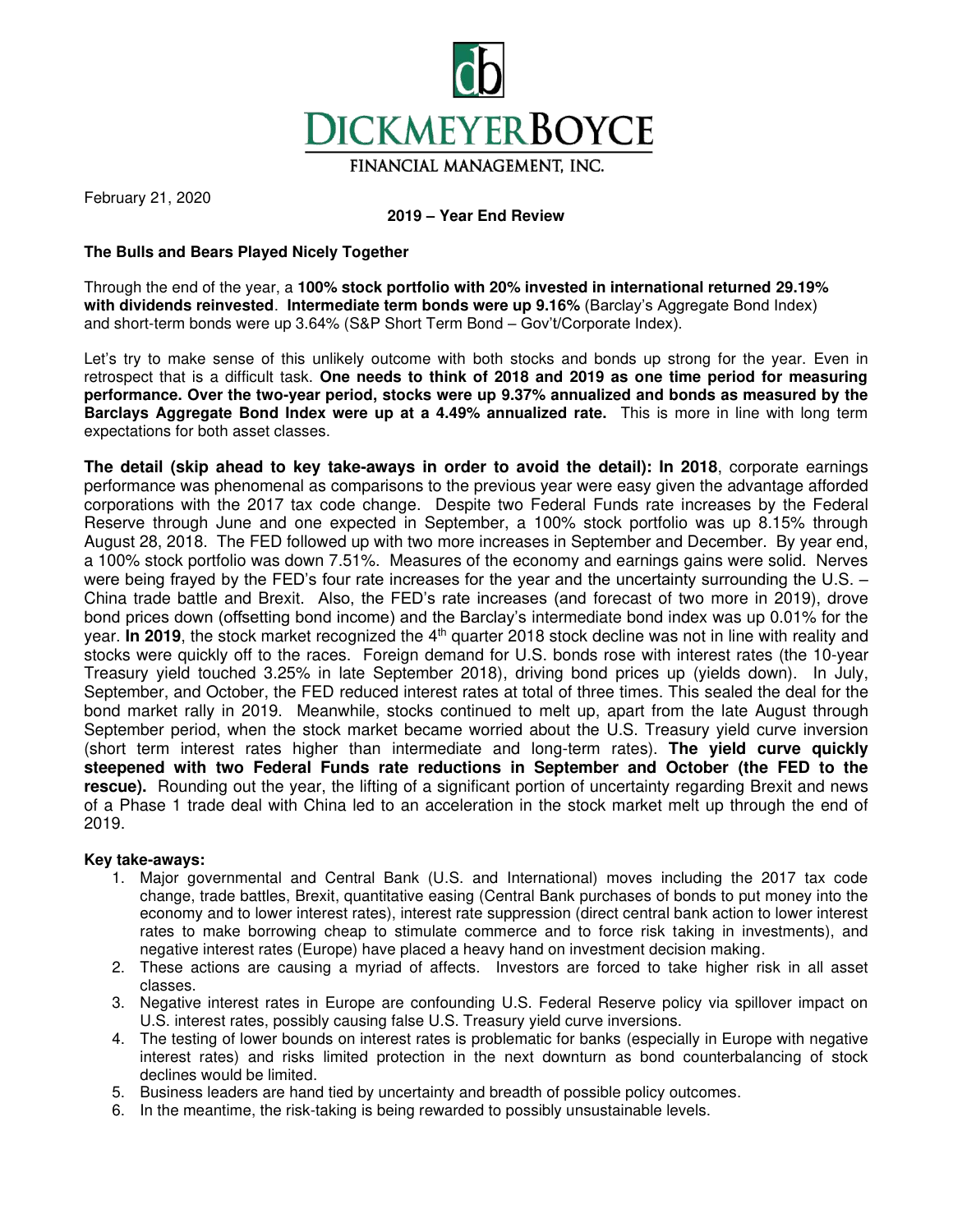

7. Progress has been made in U.S. – China trade fight and Brexit, but there is a long way to go in the trade battle negotiations and the U.K. – Eurozone rules of travel and trade beyond 11/30/20 are not yet hammered out.

**Despite positive stock market returns, the evidence of tenuousness remains** in this ten plus year bull market. In 2019, \$500 billion had been added to cash accounts, \$515 billion had been added to bonds, and the pool of equity, alternative, and commodity investments had declined by \$110 billion.

Although a lack of business investment was a drag on economic growth last year, **record stock repurchases by corporations certainly enhanced stock return.** 

Growth stocks outgained value stocks for the year by 9.73%. Therefore, value stocks trailed all stocks by 4.87%.

At the year end, price to book value of growth stocks was 8.28. This is 71.4% above the long-term average of 4.83. Price to book value of value stocks was 2.18. This is 7.4% above the long-term average of 2.03. Valuations for growth stocks and value stocks remain in stark contrast.

**Valuations for growth stocks are very stretched.** Continued stock price gains should be dependent upon healthy gains in earnings. A loss of investor confidence could easily cause a drawdown in stock prices. For example, in the depth of the yield curve inversion in late August and the month of September, growth stocks declined while value stocks were positive and outgained growth stocks by 3.8%.

**China trade:** The trade negotiations with China have reached an inflection point. The escalation of trade penalties from both sides has given way to an incremental approach to working through issues. The phase 1 agreement was signed on 1/16/20. Key points include: a requirement for China to increase purchases from the U.S. (\$200 billion over two years) and increase agricultural purchases from the U.S. (additional \$32 billion per year), language regarding trade secret theft, creation of a dispute resolution office, stipulations for removal of barriers to entry into China for U.S. financial services, tariff relief on both sides, and an agreement from China regarding currency manipulation. The U.S. still has tariffs in place on \$370 billion worth of Chinese goods with an intention of using the tariffs as leverage towards firm commitments regarding elimination of forced technology transfer, elimination of technology theft, and open markets for foreign corporations in China.

### **Macroeconomics / U.S. and World Economy**

**U.S.** First through fourth quarter real GDP growth rates, 3.1%. 2.0%, 2.1% and 2.1%, beat updated expectations. For the year, real GDP growth was 2.3%. GDP was hindered by the reduction in corporate investment as a result of the U.S. – China trade dispute. Estimates by business groups, the Federal Reserve and the International Money Fund (IMF) for U.S. GDP growth for 2020 coalesce around 2%. **For 2019, corporate earnings comparisons were more difficult given the boost provided by tax reform in 2017 and 2018.** That said, 75% of companies in the S&P 500 beat consensus earnings estimates in the  $3<sup>rd</sup>$  quarter and  $4<sup>th</sup>$  quarter. This is an above average result. Expectations are for a gradual increase in earnings growth through the year 2020, likely arriving at around 10% by the 4<sup>th</sup> quarter from 0% growth in earnings in 2019.

**Euro area** GDP slowed to 0.4% (annualized) in the 4<sup>th</sup> quarter (lowest in seven years) and was 1% for the year 2019. Euro area GDP growth forecast for 2020 is 1.3%.

**U.K.** Brexit deliberations led to significant uncertainty for the U.K., Europe, and the world in 2019. The uncertainty took its toll in the 4<sup>th</sup> quarter, with 0% GDP growth for the quarter. On the year, real GDP growth was 1.4%. The U.K. officially left the Eurozone on 1/31/20. Life and business will continue as is at least until 11/30/20 when a new arrangement between the U.K. and the Eurozone is to be in place.

**Japan**'s GDP declined at an annual rate of 6.3% in the 4<sup>th</sup> quarter. Consumer spending took a double blow from a national sales tax increase from 8% to 10% and Typhoon Tagibis hit most of the country. Both occurred in October. Exports were also dented by the U.S. – China trade war. For the year, Japan's GDP declined 0.4%.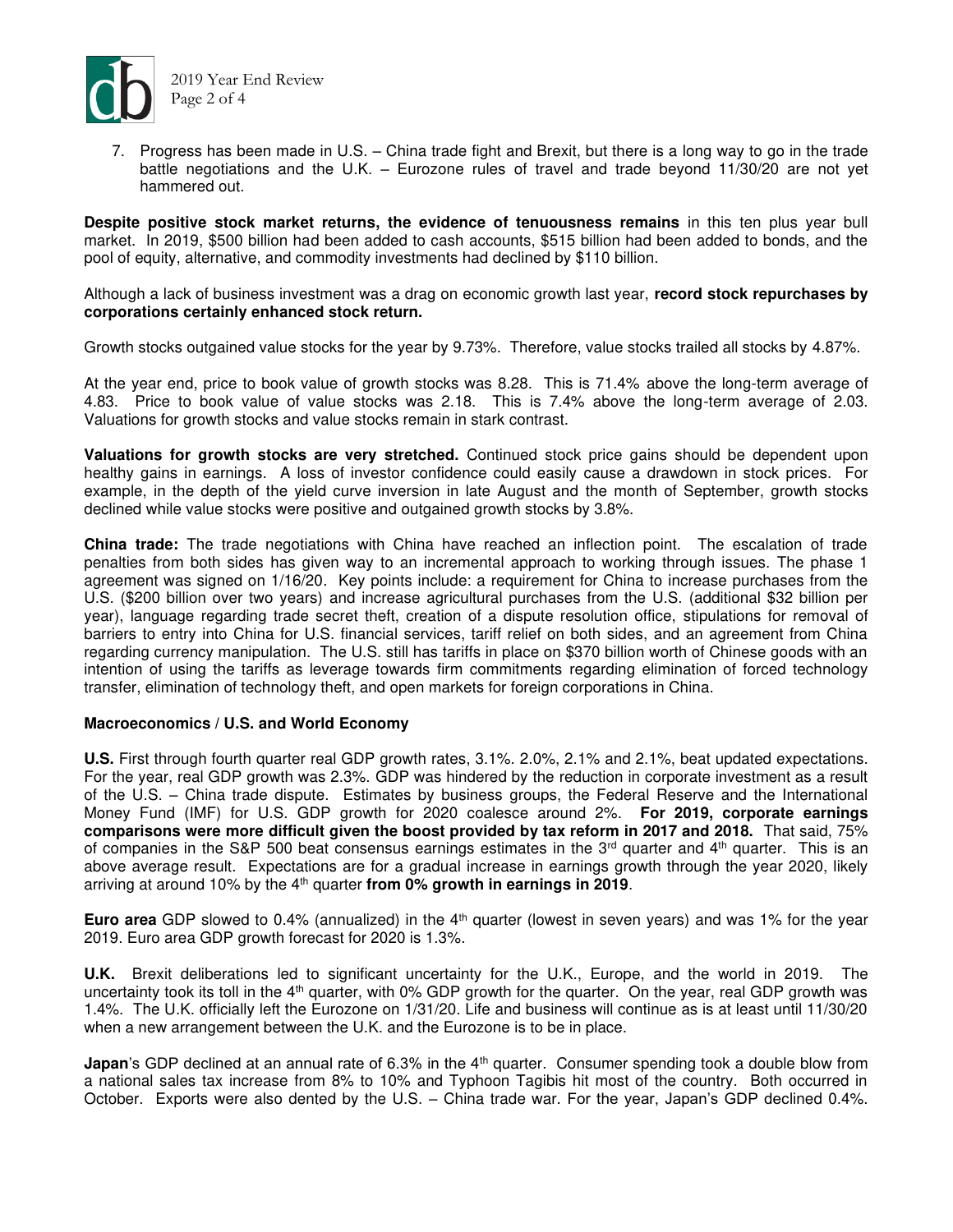

Additional concerns for 2020 include the coronavirus impact on their economy. Car parts shortages from China are already a reality. Japan will likely dip into recession this year.

**China's** GDP growth rate continues to slow. Q1 was 6.4%, Q2 was 6.2%, Q3 was 6.0%, and Q4 was 6.0%. Full year growth was 6.1%, their lowest reading in 29 years. Projections for 2020 recently ranged from 5.7% to 6.2%. Forecasts in the last two weeks, in light of the coronavirus, are being lowered further by 0.5% to 1%.

**World:** The IMF pegged worldwide GDP growth at 2.9% for 2019, 0.1% below their last forecast. Forecasts for 2020 range from 2.5% (World Bank) to 3.3% (IMF).

The impact of the U.S. – China trade negotiations was felt in business investment numbers as well as Institute of Supply Management readings for manufacturing and to a lesser extent, the services industry. Numbers above 50 mean growth. Service numbers have gone from the upper 50's late 2018 to a three-year low in August of 52.6. The service number rose back up to 54.7 in September and 54.9 by December. The January 2020 number was 55.5. The manufacturing sector had its first reading below 50 in August after averaging 56.5 over the previous 35 months. September and December readings were 47.8 and 47.2, respectively. The January 2020 reading climbed back over the 50 mark at 50.9. Let's hope this trend continues.

U.S. retail sales were up 4.1% for the year with a 0.3% increase in December. U.S. personal consumption for goods and services, which account for 67% of the U.S. economy, was up 4.14% at \$14.8T from year end 2018. **The U.S. consumer is looking solid and is being supported by continuing strength in employment.** Initial claims for unemployment insurance remain at very low levels. This data points to continued growth in employment.

The headline rate of unemployment has been bouncing between 3.5% and 3.6% for five months. The participation rate is rising (age 25 to 54 participation rate is 83.1% vs a record reading of 84.6% in 1999), and the underemployment/unemployment rate is declining. Furthermore, the potential for gain in employment is in the range of about 2% to 3% of working age population. This is 1% lower than last year end. That means **more people are rejoining the workforce**. **Three out of four newly employed came from outside the workforce. This is a positive factor for continued GDP growth.** The hiring rate in 2018 was 223,000 per month. In 2019, it was 175,000 per month. The rate jumped to 211,000 per month in November, December, and January.

Wage and salary gains were up 4% in fourth quarter 2019 vs the year ago level.

At \$1.3035T, total construction spending was down 0.3% from 2018. U.S. Industrial capacity utilization is at 77%. This is 2.8% below the long-term average. It is also about 4% below the level generally accepted as the point where there is no other option other than new investment. **This is a contributor to a lack of business investment growth in 2019.** 

We have been stating that automotive sales and the housing market have very likely peaked. Automotive sales have been running in the 17 to 17.5 million range for the last three years and came in at 17.1 million vehicles in 2019. **But housing is another story. Mortgage rates are 1.3% lower than a year ago, housing starts were 1.608 million vs a forecast of 1.375 million. This is the highest reading since 2006 and a 48% jump since 2018 year end**. It is difficult to comprehend how this was possible given the land and labor shortages that have been chronicled. This number closely matches new household formation, something that hasn't happened since before the financial crisis. Existing home sales in December hit 5.54 million annual rate. This is up 10.8% from a year ago. The National Association of Realtors has the residential home supply at only 3 months at 2019 year end; a six-month supply is parity for buyers. Case-Shiller has home prices up 4.15% in 2019 through November. Expansion of supply needs to continue.

**New risks on the horizon: Trade battle with Europe – Let's hope not, Europe needs to deal with completing** arrangements with the U.K. and recover from the worst of the U.S. – China trade battle. **Coronavirus** – The risk of supply chain disruption from China is beginning to be a factor on many continents. Let's hope it can be contained and all get back on the road to recovery sooner rather than later.